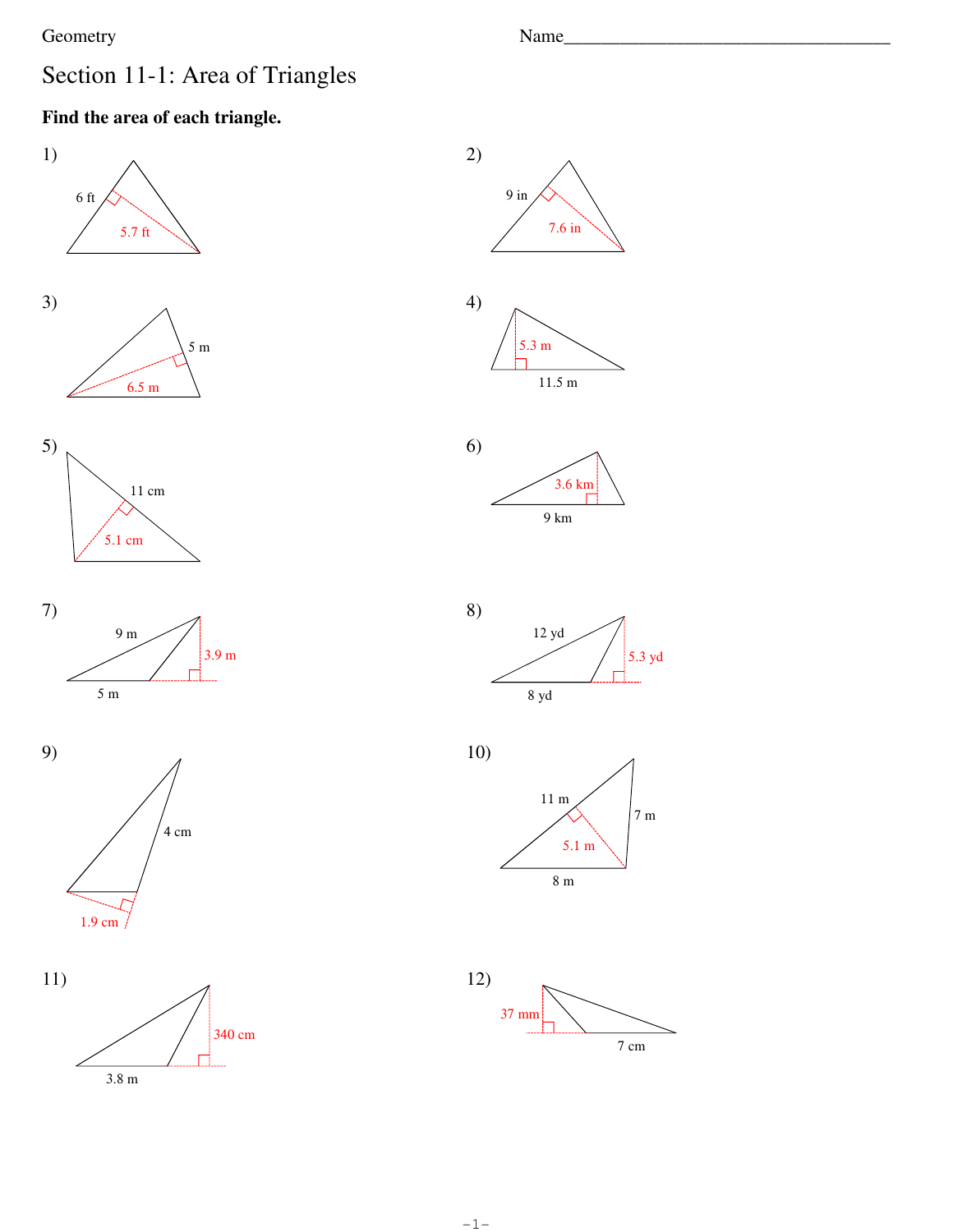$$
\begin{array}{c}\n13 \\
4 \text{ m} \\
\hline\n151^\circ\n\end{array}
$$
 5 m





 $6m$ 

 $11 \text{ cm}$ 

18)

## Find the missing measurement.









 $?$  cm

Area =  $33.6 \text{ cm}^2$ 

Area =  $6.2$  km<sup>2</sup>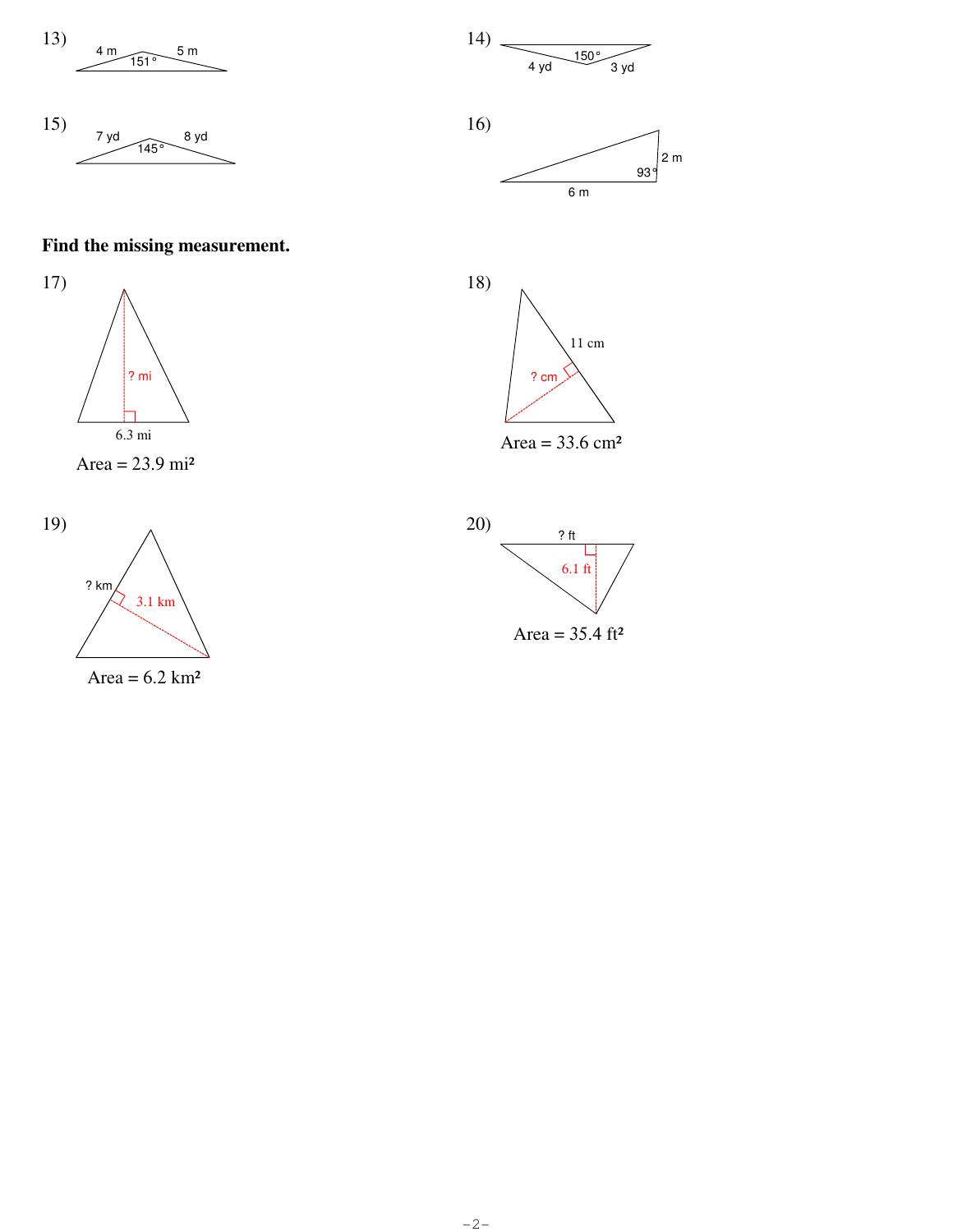Name\_

## Sections 1-6, 11-1, 11-2: Area of Quadrilaterals

## Find the area of each quadrilateral.

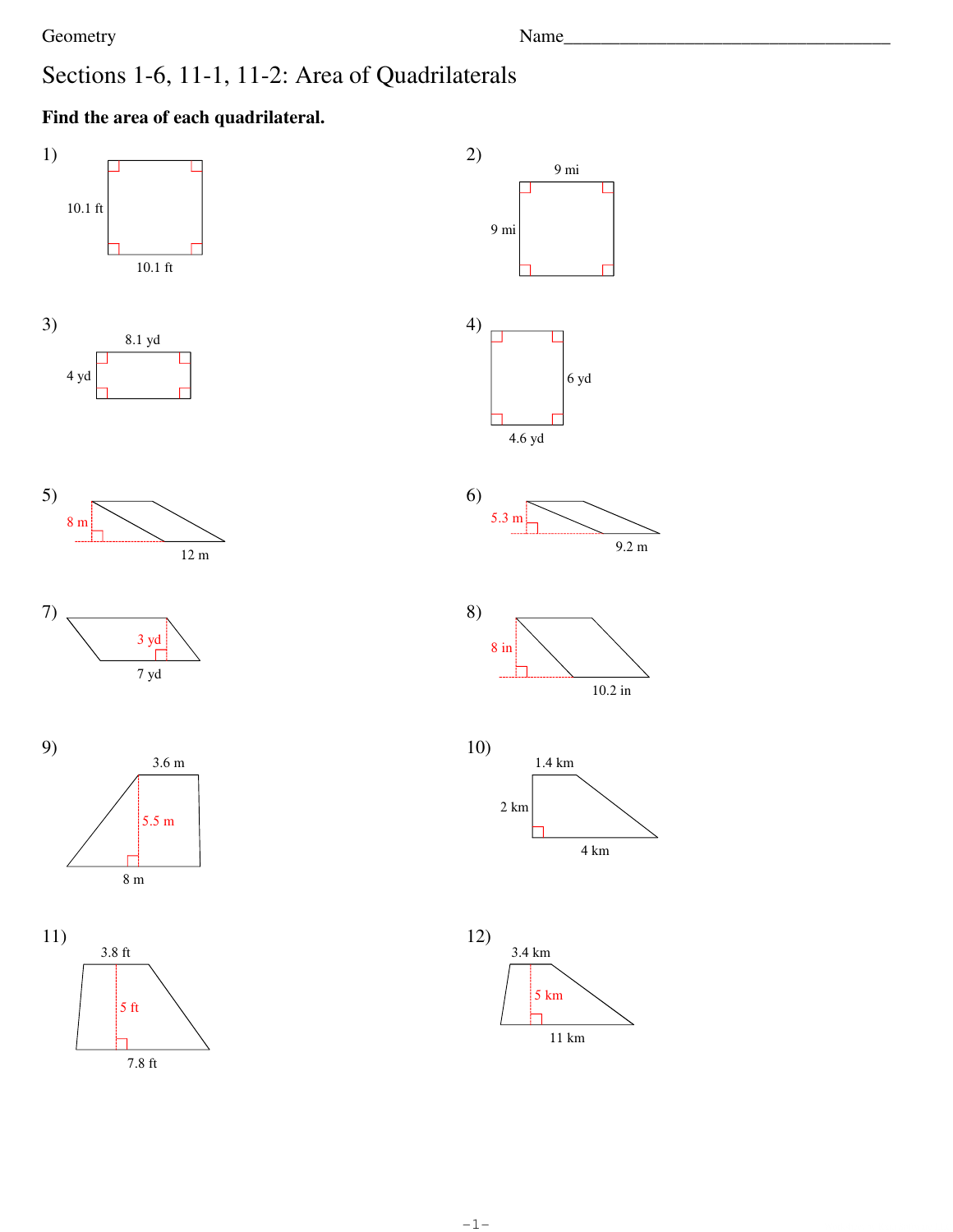





#### **Find the missing measurement.**



Area =  $144 \text{ mi}^2$ 





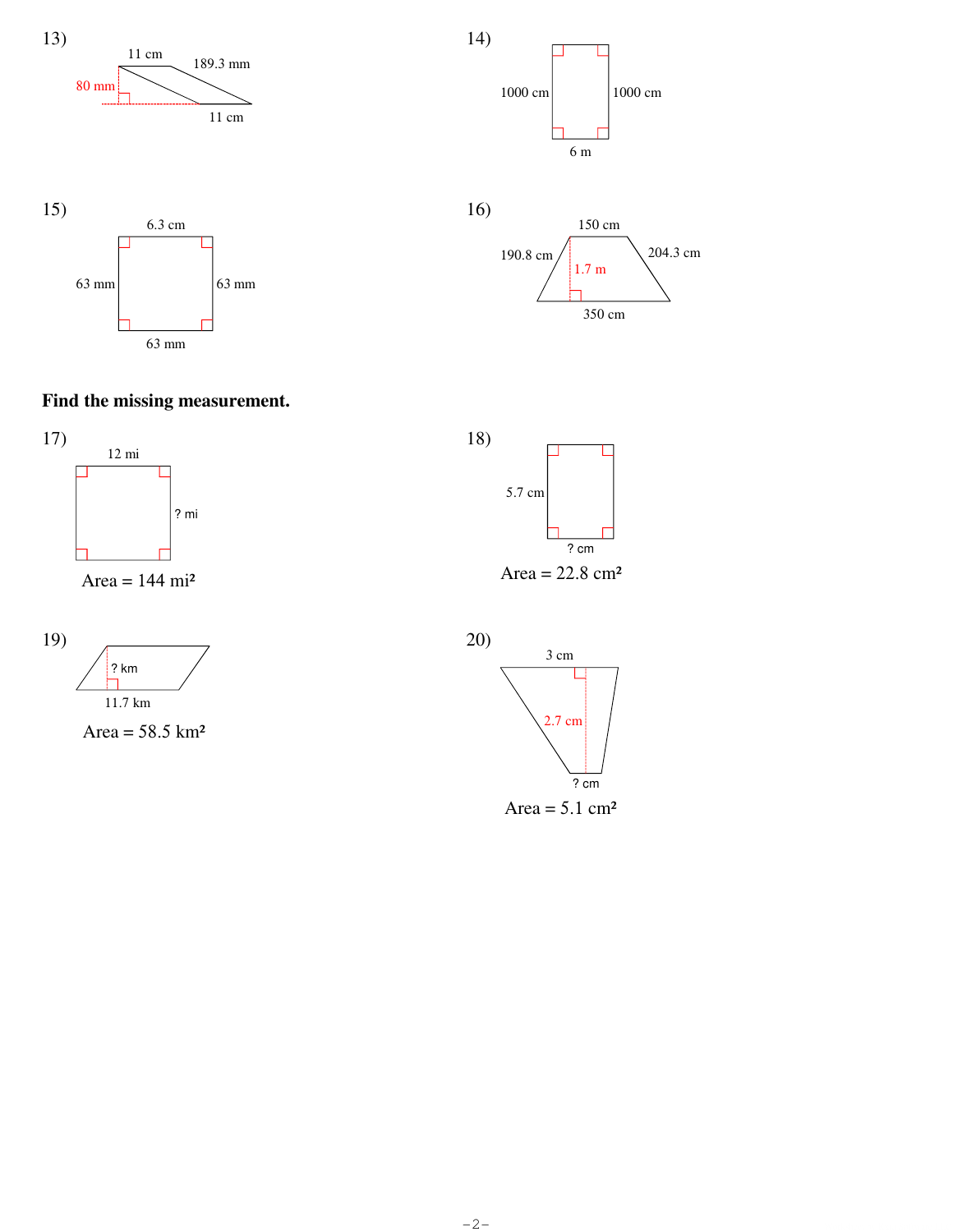$24 \text{ km}$ 

## Section 1-6: Area of Circles

#### Find the area of each. Use your calculator's value of  $\pi$ .



#### Find the radius of each circle. Use your calculator's value of  $\pi$ .

13) circumference =  $73.5$  yd 14) circumference =  $47.1$  yd

 $-1-$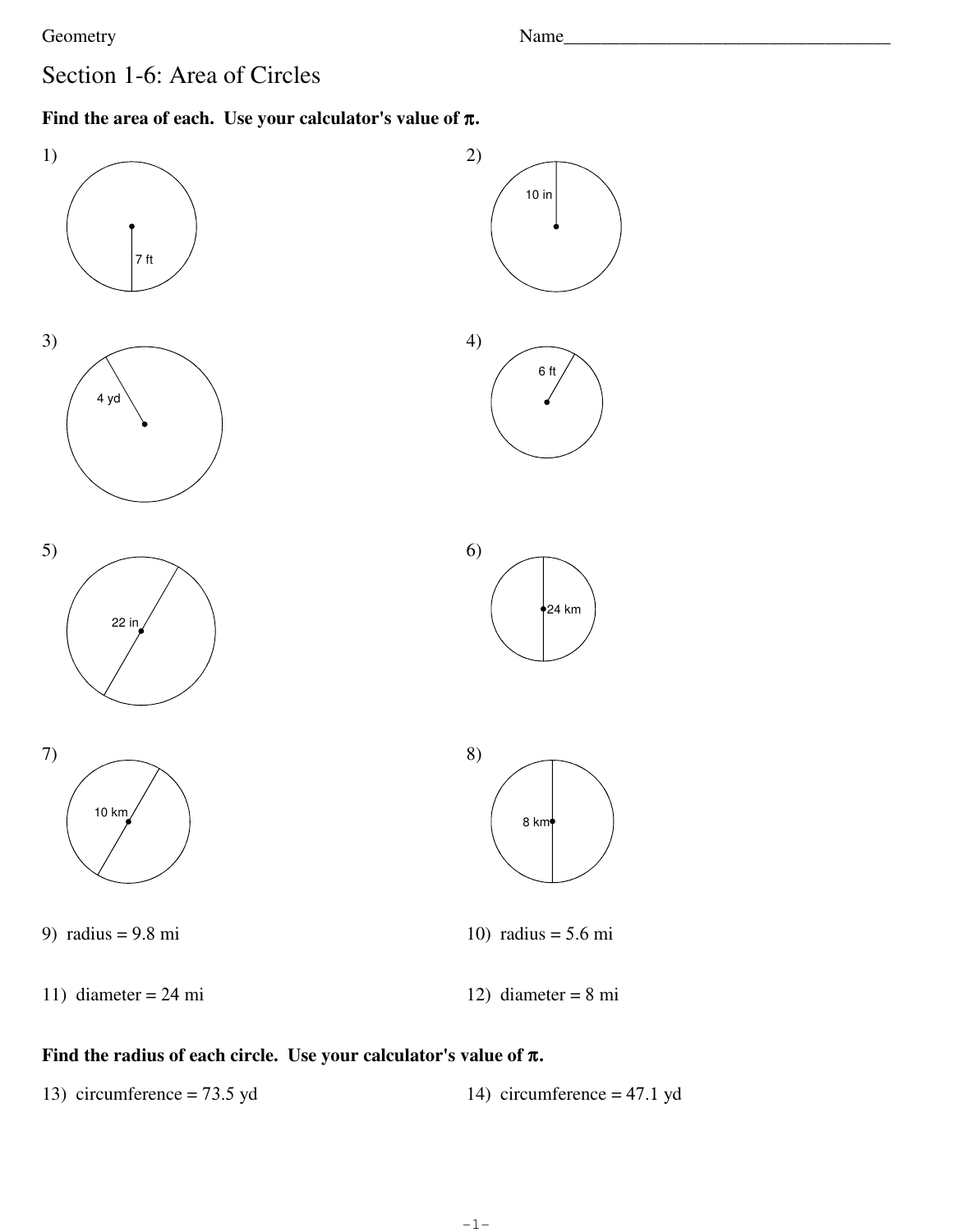15) area = 113.1 ft<sup>2</sup> 16) area = 201.1 in<sup>2</sup>

#### **Find the circumference of each circle. Use your calculator's value of**  π**.**

17) area = 
$$
102.1 \text{ yd}^2
$$
 18) area =  $109.4 \text{ ft}^2$ 

#### **Find the area of each. Use your calculator's value of**  π**.**

19) circumference =  $25.8$  in 20) circumference =  $62.2$  ft

#### **Challenge Question:**

21) Find the radius of a circle so that its area and circumference are equal.